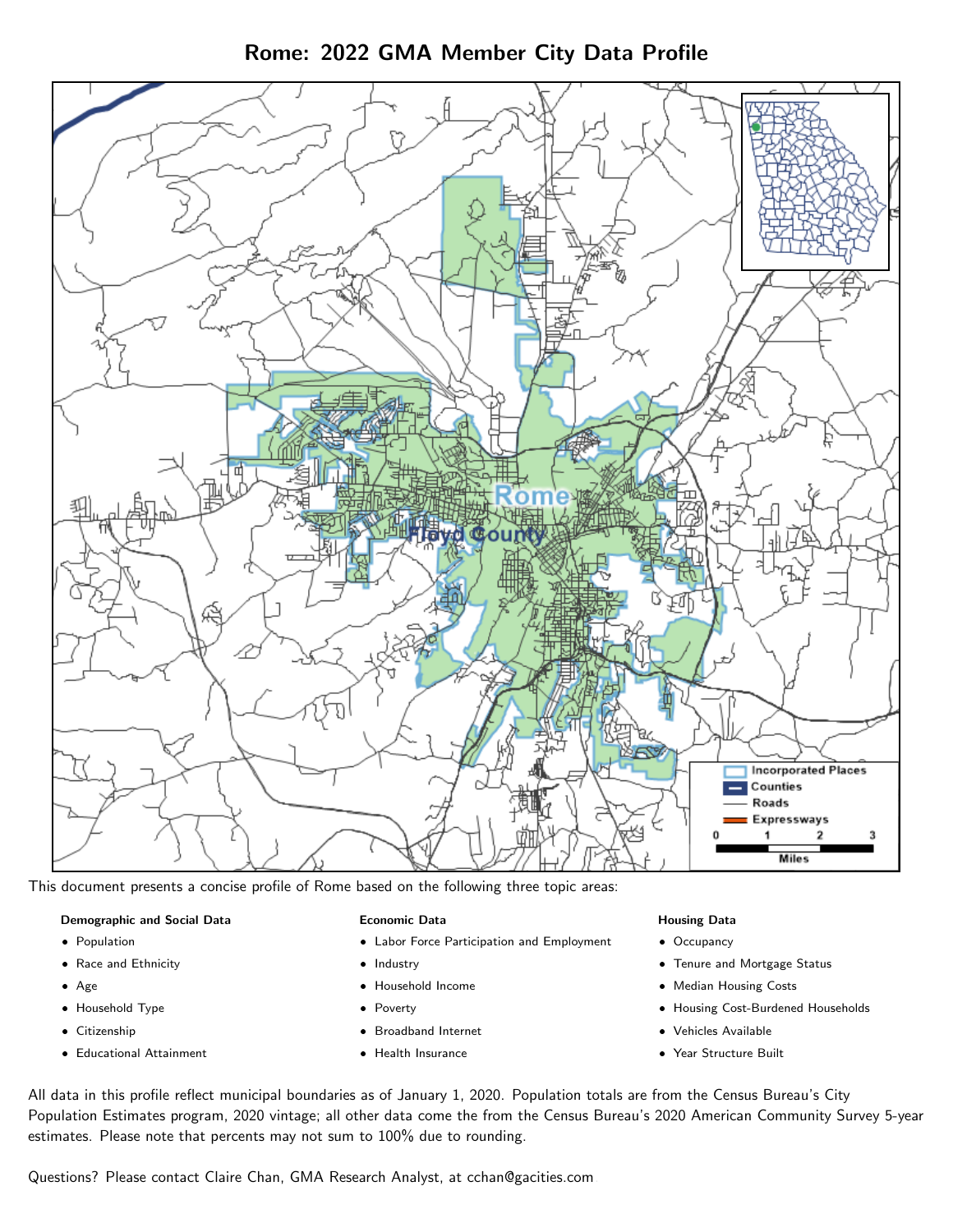# Rome: Demographic and Social





## **Citizenship**



Source: American Community Survey, 2020 5-year estimates, table B05002 Source: American Community Survey, 2020 5-year estimates, table B15002





Source: U.S. Census Bureau, City Population Estimates, 2020 vintage Source: American Community Survey, 2020 5-year estimates, table B03002

# Household Type



Source: American Community Survey, 2020 5-year estimates, table B01001 Source: American Community Survey, 2020 5-year estimates, table B11001

### Educational Attainment



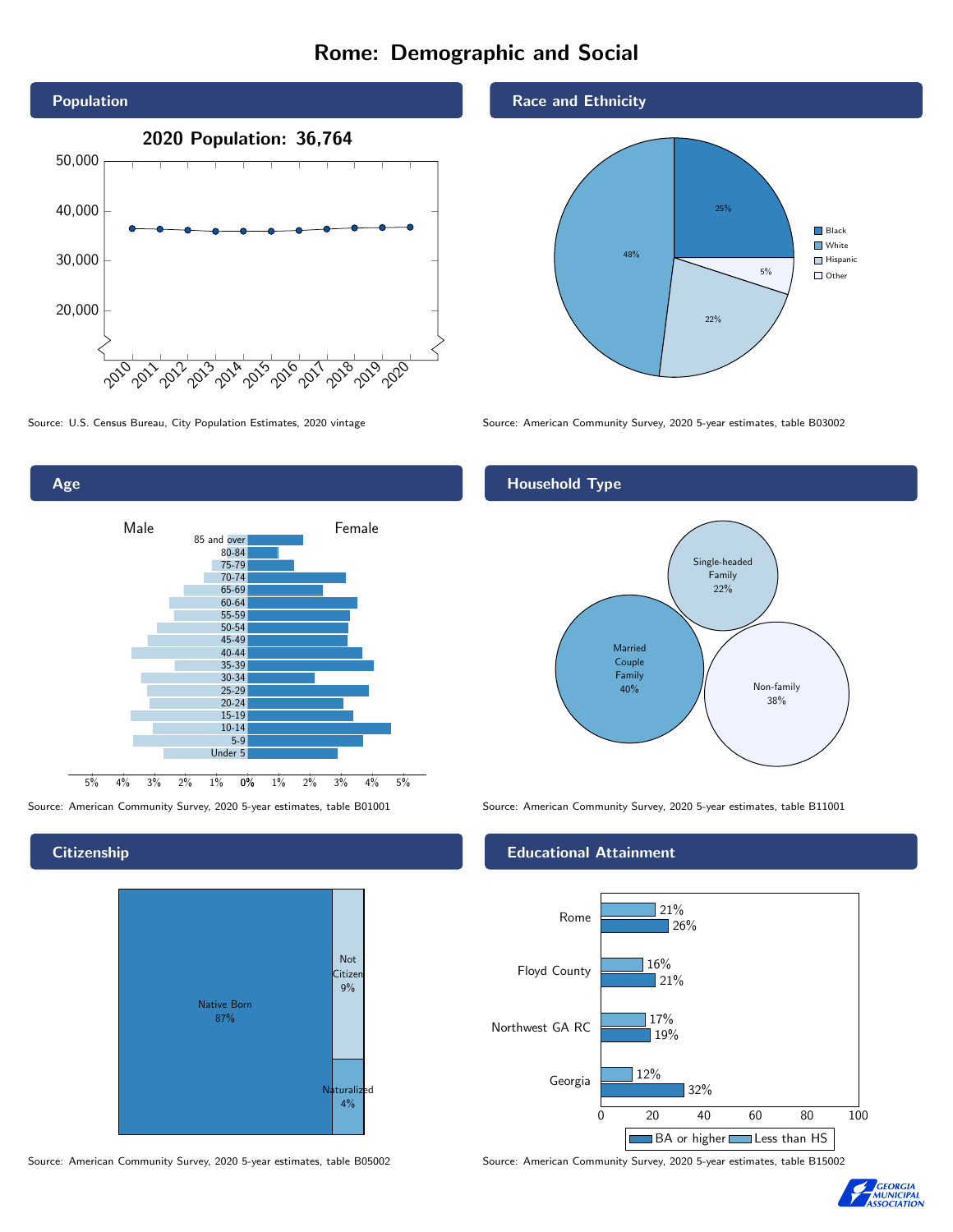# Rome: Economic







Source: American Community Survey, 2020 5-year estimates, table B23001 Note: Unemployment rate is based upon the civilian labor force.

## Industry

Poverty

| Agriculture, forestry, fishing and hunting, and mining      | $0\%$ |
|-------------------------------------------------------------|-------|
| Construction                                                | 7%    |
| Manufacturing                                               | 19%   |
| <b>Wholesale Trade</b>                                      | 2%    |
| Retail Trade                                                | 10%   |
| Transportation and warehousing, and utilities               | 3%    |
| Information                                                 | 2%    |
| Finance and insurance, real estate, rental, leasing         | $4\%$ |
| Professional, scientific, mgt, administrative, waste mgt    | 10%   |
| Educational services, and health care and social assistance | 25%   |
| Arts, entertainment, recreation, accommodation, food        | 10%   |
| service                                                     |       |
| Other services, except public administration                | 5%    |
| Public administration                                       | 4%    |

Source: American Community Survey, 2020 5-year estimates, table C24030



Source: American Community Survey, 2020 5-year estimates, tables B19013 and B19025 Source: American Community Survey, 2020 5-year estimates, table B17010



14%

 $720%$ 

13%

19%

 $19%$ 

25%

37%

 $129%$ 

### Health Insurance

Georgia

Northwest GA RC

Floyd County

Rome



0 20 40 60 80 100

Total Population Children

Source: American Community Survey, 2020 5-year estimates, table B28002 Source: American Community Survey, 2020 5-year estimates, table B18135